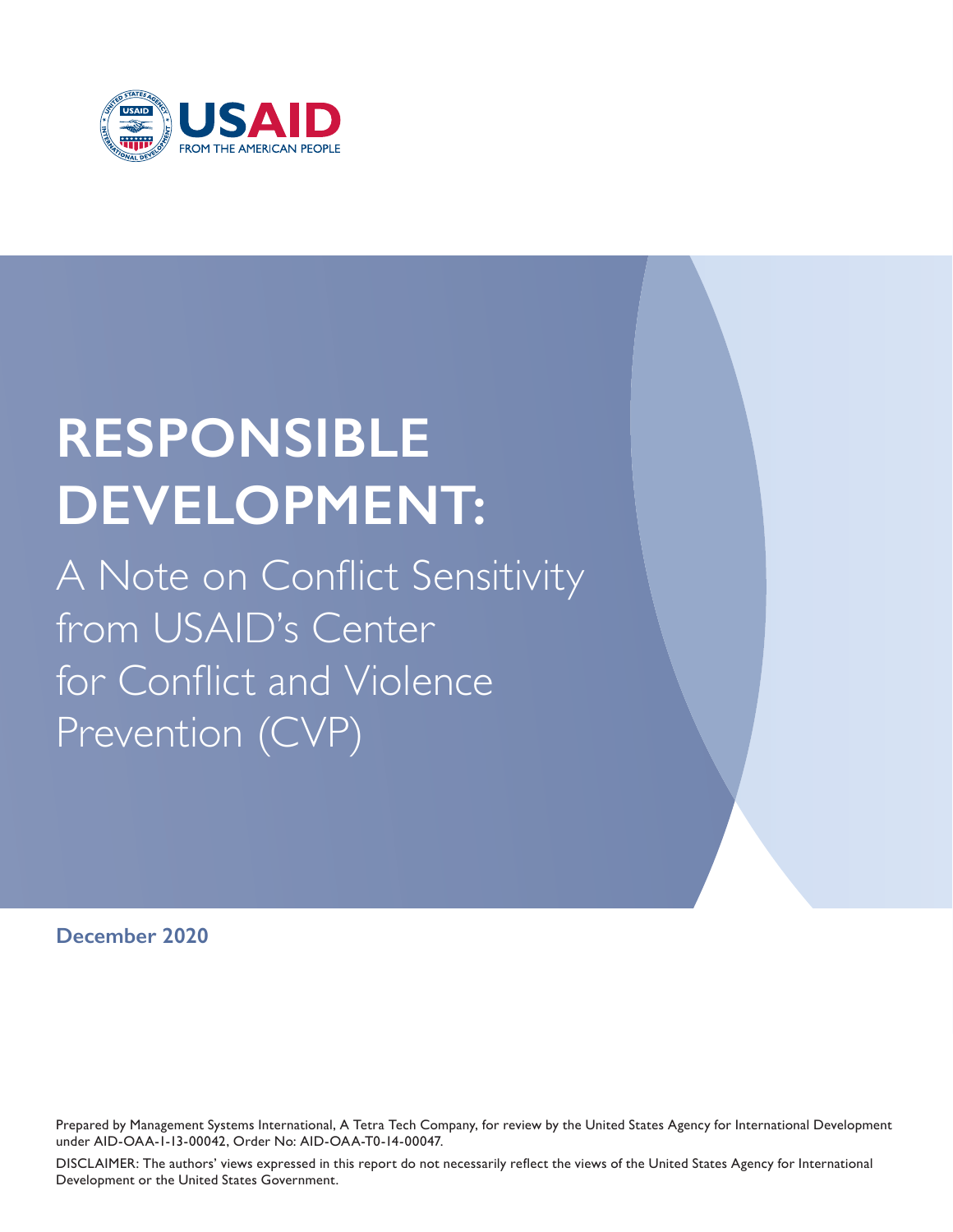# Responsible Development:

A Note on Conflict Sensitivity from USAID's Center for Conflict and Violence Prevention (CVP)

Humanitarian and development professionals operate in incredibly challenging and complex circumstances. Most countries in which USAID works exhibit a significant degree of fragility: roughly 20 percent are in acute crisis, 20 percent are either recovering from or prone to

### **There is no such thing as a neutral intervention.**

crisis, and 40 percent experience or are at risk of smaller-scale shocks and stresses such as communal violence and rampant crime. Even in comparatively peaceful countries, social contracts are increasingly breaking down and identity politics are on the rise. Corruption, competition over natural resources, climate change, and complex disasters exacerbate violence, instability, and conflict. Practitioners must therefore learn to program in ways that meet project goals without exacerbating problems and that, ideally, foster social cohesion, tolerance, and collaboration.

To deliver enduring development outcomes, not simply successful activities, USAID must ensure that all its programming—regardless of country context or development sector—builds connections and strengthens local capacities for peace. *The purpose of this guide is to highlight how practitioners improve development outcomes using a conflict-sensitive approach.* Even in times of peace, programs may achieve their intended objectives but inadvertently cause strife by benefiting one group over another or conferring goods or services in a manner that incites distrust or disputes. Conflict sensitivity ensures that donor inputs are better managed, mitigates violence and conflict, and advances peace and prosperity.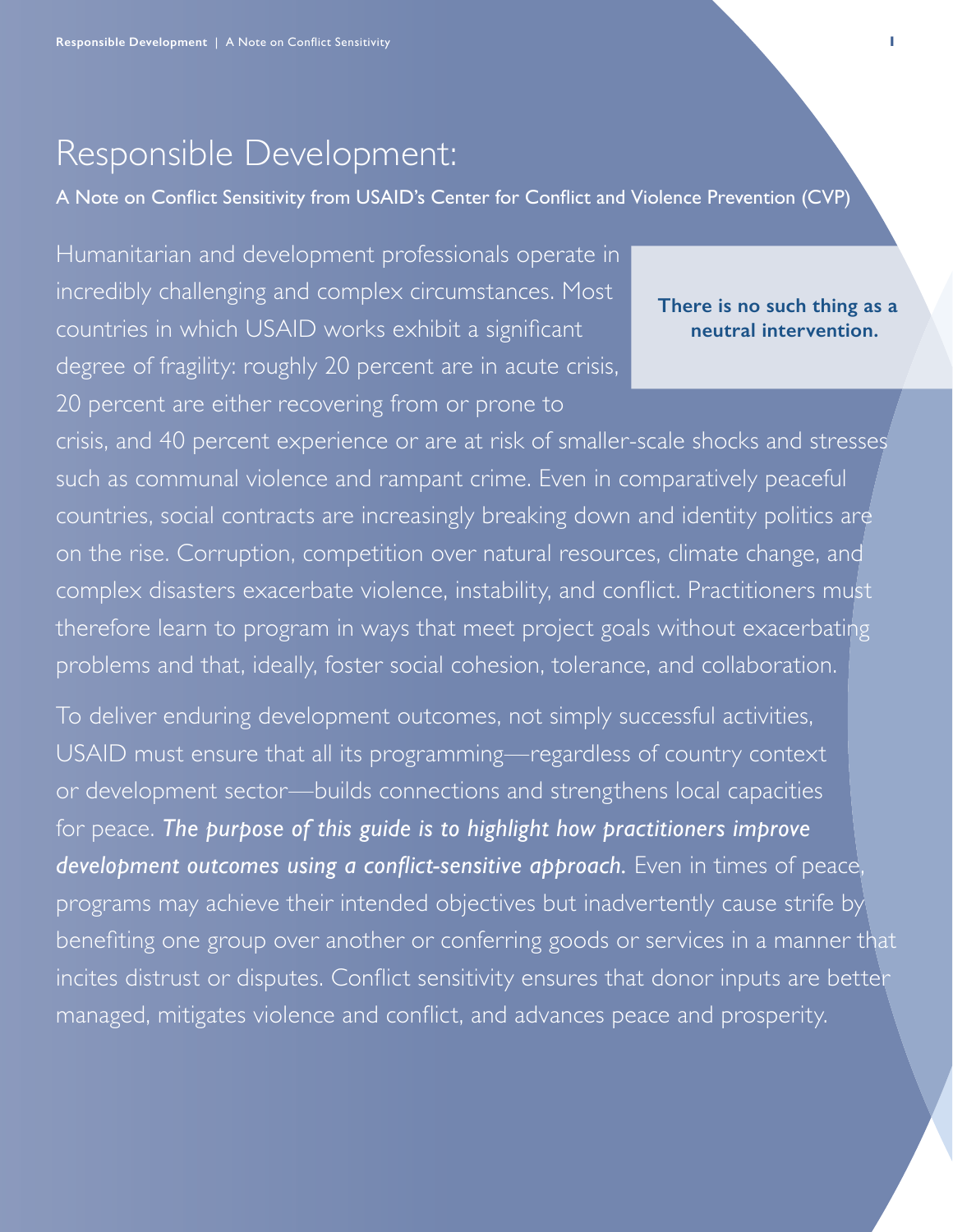### What is Conflict Sensitivity?

Conflict sensitivity is a practice and approach that focuses on understanding explicit and implicit context dynamics so that programmers are better able to adapt and respond to complex operating environments. Conflict sensitivity acknowledges that *even the best-intentioned development interventions can have negative impacts and exacerbate problems*.

Conflict sensitivity evolved from the essential humanitarian principle of Do No Harm, which recognizes that aid can cause harm but can also be used to strengthen local capacities for peace in communities affected by disaster and conflict. Although the use of the term "conflict" may lead to skepticism about this approach's relevance to all contexts, conflict is an inevitable and natural part of human interaction and occurs in every family, community, and country. Development and humanitarian professionals can and do incorporate conflict sensitivity during periods of stability and peace as well as of instability and conflict.



Consciously looks for and seeks to avoid or mitigate negative impacts on conflict dynamics (the context in which tensions exist in a given setting)—for example, unintentionally worsening divisions among identity groups or reinforcing structural or systemic marginalization.



Builds on Do No Harm principles and consciously seeks to build societal connections, looking for opportunities that build peace and negate tensions or conflict.

It requires: *a)* an understanding of the context in which the intervention is working; *b)* recognizing how the intervention interacts with the context; and *c)* continually revisiting the programming approach to ensure that no harm is being done and that interventions have positive outcomes and contribute to peace.

*USAID/CVP offers several resources for further understanding and applying conflict sensitivity: <sup>1</sup>*

- Conflict Sensitive Aid (CSAid) Training, Advanced Conflict Assessment (ACA) Training
- Direct field support to USAID Missions

<sup>1</sup> For more information, contact [cvpcomms@usaid.gov,](mailto:cvpcomms%40usaid.gov?subject=) or this contract's Contracting Officer Representative (COR), Tanya Alfredson.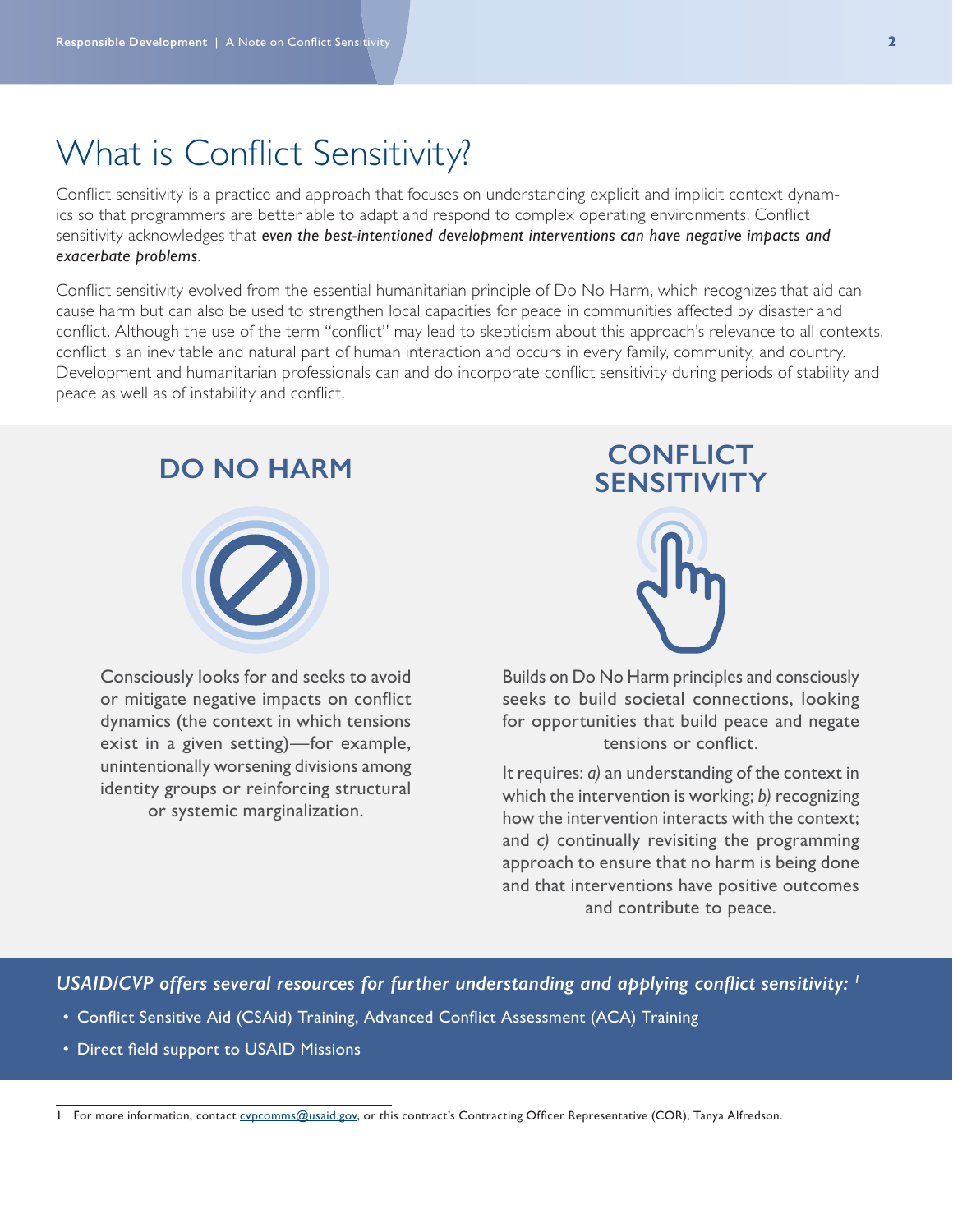### Applying a Conflict Sensitive Approach

International development actors naturally focus on their specific sector objectives and may unintentionally neglect the interaction between their programs and the context. However, humanitarian and development professionals can use the following strategies to operationalize and mainstream conflict sensitivity.

### **ASSESS THE INTERACTION OF CONFLICT DYNAMICS WITH USAID PROGRAMMING.**



Understanding the context and conflict dynamics in the operating environment directly impacts the extent of conflict-sensitive integration. Although it is ideal to have an assessment inform the initial design, conflict analyses can be conducted at any stage of the program cycle. A broad regional conflict assessment or several rapid community assessments are both applicable. Assessment questions may include the following: Are groups well served by the government? How do groups interact? How do these groups perceive their place in society? Is justice served? How or why not? What are the experiences of different identity groups? Are resources distributed evenly and are governments responsive? Application of findings around sociopolitical dynamics that mitigate conflict and violence and support peace is key to conflict mitigation and violence prevention.



**MITIGATE RISK AND PREVENT CONFLICT AND VIOLENCE.** The purpose of prevention is to interrupt the pathways to conflict and violence and foster peace and stability, essential components of sustainable development. Whether the focus be on citizen security, health, or agriculture, donors and implementers must model conflict-sensitive approaches that are proactive and leverage connections rather than simply react or respond to conflict or violence. Inclusion of stakeholders at all levels of society in design and implementation not only conveys donor respect, fairness, and transparency but also engenders trust, cooperation, and commitment to deepen understanding of the context through local perspectives. Consistent and participatory assessment and monitoring of the USAID program's interaction with local conflict dynamics can build social cohesion and advance community resilience.



**USE COLLABORATING, LEARNING, AND ADAPTING (CLA) APPROACHES.** CLA approaches underpin conflict-sensitive best practices and provide measured and informed steps to develop an adaptive response to evolving dynamics. When used appropriately, CLA approaches encourage broad engagement, pause-and-reflect exercises, community feedback, open learning forums, and scenario planning that instill greater responsiveness and agility in any context, particularly in complex and unpredictable contexts.



**SET A PRECEDENT FOR PEACE:** Donors, local partners, and implementers have a responsibility to promote sustainable peace. What does peace look like to the community? Who is responsible for it? And how is it achieved? With a conflict-sensitive approach, we engage, learn, and adapt to forecast opportunities for peace from the start rather than react to negative consequences. Efforts to predict and respond to potential impediments to peacebuilding objectives, even if they lie outside direct program objectives, set a precedent for peace.

Used together, these strategies empower USAID staff and partners to reconsider standard development and humanitarian approaches in a framework that mitigates the potential harm of interventions and maximizes opportunities for prosperous, healthy, and resilient populations in stable and peaceful communities. The table below provides examples of how a conflict-sensitive approach can differ from a traditional approach to a development challenge.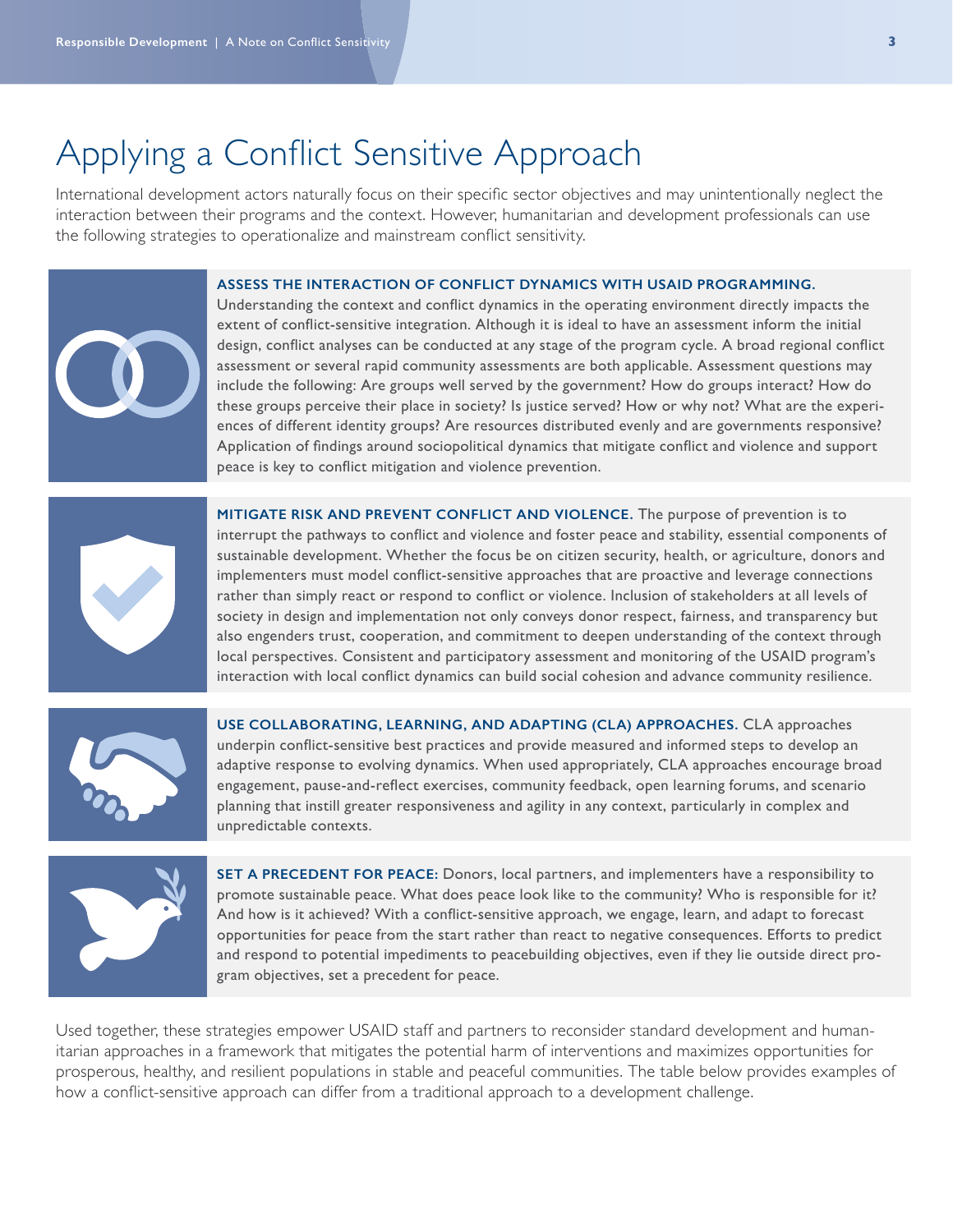### Conflict Sensitive Interventions

| <b>TRADITIONAL DEVELOPMENT</b>                                                                                                                                                                                                                                                                                                                                                                                                                                                                                                                                                                                                                                                                                                                                                                                                                                                                                                                                                                                                                                                                                                     | <b>CONFLICT SENSITIVE DEVELOPMENT</b>                                                                                                                                                                                                                                                                                                                                                                                                                                                                                                                                                                                                                                                                                                                                                                                                                                                                                                                                                                                                                                                                                                                                                                                             |
|------------------------------------------------------------------------------------------------------------------------------------------------------------------------------------------------------------------------------------------------------------------------------------------------------------------------------------------------------------------------------------------------------------------------------------------------------------------------------------------------------------------------------------------------------------------------------------------------------------------------------------------------------------------------------------------------------------------------------------------------------------------------------------------------------------------------------------------------------------------------------------------------------------------------------------------------------------------------------------------------------------------------------------------------------------------------------------------------------------------------------------|-----------------------------------------------------------------------------------------------------------------------------------------------------------------------------------------------------------------------------------------------------------------------------------------------------------------------------------------------------------------------------------------------------------------------------------------------------------------------------------------------------------------------------------------------------------------------------------------------------------------------------------------------------------------------------------------------------------------------------------------------------------------------------------------------------------------------------------------------------------------------------------------------------------------------------------------------------------------------------------------------------------------------------------------------------------------------------------------------------------------------------------------------------------------------------------------------------------------------------------|
| A livelihoods activity seeks to improve agricultural<br>opportunities for small and mid-size farmers. The pro-<br>gram targets rural, impoverished populations, including<br>former combatants of a civil war that took place 10 years<br>ago.<br>A traditional development approach would focus on<br>increasing land and seed distribution, building capacities<br>in new farming technology, and refurbishing local markets<br>to sell excess products.<br><b>CHALLENGE:</b> Midway through the activity, it is found<br>that male former combatants are more agile at learning<br>and implementing new technologies and are thus getting<br>products to market at a faster pace than beneficiaries who<br>had not engaged in violence. This perceived competition<br>is renewing tensions among villages that had reluctantly<br>reintegrated former combatants.                                                                                                                                                                                                                                                               | A conflict-sensitive approach regularly engages the local<br>community to understand how the activity impacts group<br>dynamics and tensions and how these tensions may affect<br>the ability to achieve the intervention objective. A con-<br>flict-sensitive approach considers behaviors and attitudes<br>between non- and former combatants, how the conflict<br>affected populations, possible repercussions of inclusion<br>of former combatants (male and female), and who might<br>feel intentionally excluded from the activity.<br>SOLUTION: Because this activity appears to threaten vil-<br>lagers' economic interests, identifying and addressing obsta-<br>cles to achieving the same pace of learning and productivity<br>are key. Additionally, efforts to address lingering distrust<br>toward ex-combatants include inter- and intragroup activi-<br>ties to explore perceptions and attitudes. Conflict-sensitive<br>approaches will build feelings of comity and collaboration<br>and eventually ease tensions and help achieve the original<br>development objective.                                                                                                                                       |
| WASH <sup>2</sup> for health and well-being emphasizes activities<br>that contribute to the improved health of communities,<br>such as domestic water supply, excreta disposal, hygiene<br>education and sanitation promotion, water quality,<br>household drainage, and community waste disposal.<br>Water can be a target as well as a weapon of conflict,<br>and in many development contexts, water and conflict<br>are inextricably linked. <sup>3</sup><br><b>CHALLENGE:</b> Water drawing, transportation, storage,<br>and use and cleanliness of public and private facilities are<br>mostly women's responsibility. Most traditional development<br>programs are designed to maximize benefits for women<br>and engage them actively in the decision-making process.<br>However, local conflict dynamics make it more dangerous<br>for women to walk to water sources and hygiene service<br>locations. Women are increasingly reporting rape and sex-<br>ual assault incidents. Furthermore, more frequent droughts<br>are increasing targeted assaults on women to deter deple-<br>tion of the resource by one group. . | A conflict-sensitive approach encourages local partici-<br>pation in decision-making processes at the program's<br>inception and asks the following: Whom does the WASH<br>program benefit and who is left out? What are the risks<br>and benefits of each structure to community members<br>living in and around each water source? What is the asso-<br>ciation between water and conflict, locally and regionally?<br>Which sites serve as cultural or social gathering places<br>for men and for women?<br><b>SOLUTION:</b> Ensure a fair mapping of water resource<br>locations and nearby populations. Prioritize long-term<br>community cohesion in the design with women and men<br>from all community/ethnic groups participating in finding<br>solutions. Understand the drivers of conflict and how those<br>relate to WASH as well as the effects of conflict on WASH<br>programming. Increase monitoring and security of WASH<br>sites until women, girls, and the community collaboratively<br>identify safety measures. In addition, identify psychosocial<br>trauma support for assaulted women and link this activity<br>to USAID's area justice program to support consequences<br>for wrongful acts committed. |

<sup>2</sup> This example is provided by Catholic Relief Services (Assessing Conflict in Water Development: A Guide for Water and Peacebuilding Practitioners. [https://www.crs.org/sites/default/files/tools-research/water\\_conflict\\_final\\_online\\_rev0409.pdf.](https://www.crs.org/sites/default/files/tools-research/water_conflict_final_online_rev0409.pdf)

<sup>3</sup> Gehrig and Rogers describe the basic roles that water can play in conflict. Water can be a target in a conflict—for example, the destruction of water infrastructure as an act of war. It also can be a military or political tool, as in a military siege or political effort to control a water source, which in this sense may be a weapon. Water is increasingly a source of conflict, as shortages or allocation disputes cause friction.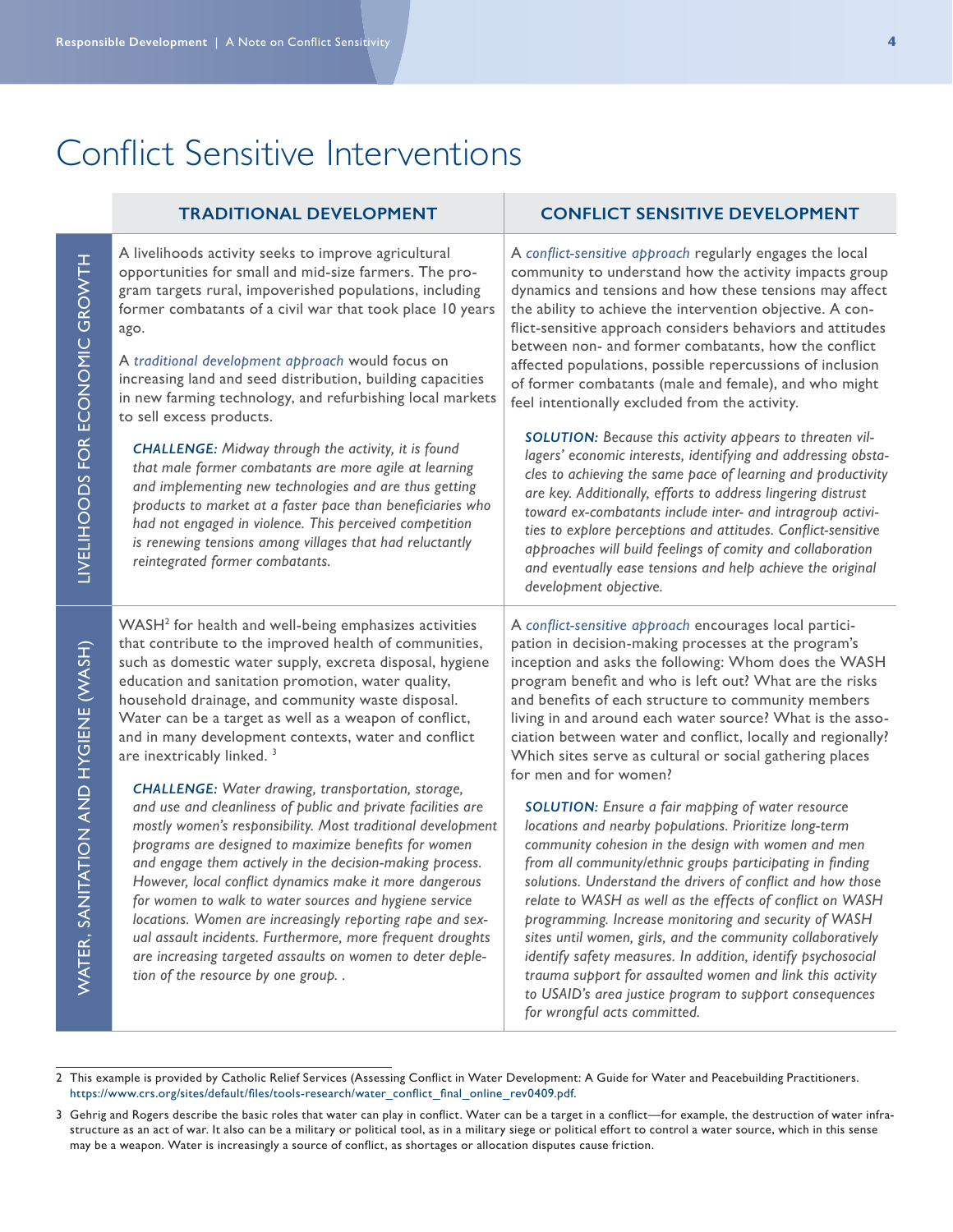| <b>TRADITIONAL DEVELOPMENT</b>                                   | <b>CONFLICT SENSITIVE DEVELOPMENT</b>                              |
|------------------------------------------------------------------|--------------------------------------------------------------------|
| Donor education programs aim to strengthen education             | A conflict-sensitive response first takes a moment to pause        |
| systems and ensure that populations acquire the educa-           | and reflect on the unexpected situation-to understand              |
| tion and skills to become productive members of society.         | perspectives from all sides and parties and to assess what         |
| Traditional development will usually focus on improving          | is at the root of discrimination against indigenous groups.        |
| learning outcomes and expanding access to quality basic          | <b>SOLUTION: Conduct a Rapid Education and Risk Analysis</b>       |
| education. In poor or remote settings or when commu-             | (RERA). A RERA adapts traditional education assessment             |
| nity tensions flare up, continuing education and advanced        | questions to reflect the conflict context. For example:            |
| learning are harder to achieve.                                  | • What is the relationship between the conflict and curricu-       |
| <b>CHALLENGE:</b> A secondary education program prioritizes      | lum content? <sup>4</sup> What beliefs and norms are threatened by |
| teacher training programs to improve curriculum develop-         | proposed curricula?                                                |
| ment capacity. Proposed updates to science and history           | • What are the perspectives of educators (teachers/adminis-        |
| books include more information on the country's indigenous       | tration/ministry personnel)?                                       |
| heritage. Although there is full buy-in from the Ministry of     | • What opportunities exist to reduce tension and enable            |
| Education, political parties begin to take sides-some sup-       | schools to reopen?                                                 |
| port the older curricula and others support the proposed         | • What are the risks and protective factors that influence         |
| new curricula. Historical concerns of discrimination against     | learners' safety?                                                  |
| indigenous people resurface, leading to protests. As security    | Share the results with key stakeholders and benefi-                |
| is threatened, police presence grows, streets close, and         | ciaries to facilitate conversations about the issues and           |
| school is interrupted. Fear of violence looms.                   | support resolution.                                                |
| Humanitarian assistance aims to provide immediate care           | A conflict-sensitive response means humanitarian respond-          |
| to populations in emergency settings following princi-           | ers must consider possible harm or divisions food and              |
| ples of inclusion, impartiality, neutrality, and humanity.       | funding assistance might provoke while planning their              |
| Because of the urgency, scale, and immediateness of              | intervention.                                                      |
| unexpected need, traditional development responses are           | <b>SOLUTION I:</b> At a minimum, consult with local and host       |
| triggered within days, if not hours. Such life-saving assis-     | community representatives to build understanding and               |
| tance may not have the time to follow conflict-sensitive         | acceptance of affected populations and establish rapport           |
| approaches but at a minimum does not do further harm.            | between communities. Engage in ongoing discussions with            |
| <b>CHALLENGE 1:</b> A natural disaster of high magnitude         | neighboring communities to understand their needs and              |
| occurs, displacing thousands. Camps for uprooted families        | communicate the ongoing and transition plans for displaced         |
| are established in a safe, alternate location. As displace-      | families. Manage expectations by sharing information               |
| ment continues, resources, services, and patience are taxed      | about camp plans. If neighboring communities express               |
| and tension between camp residents and neighboring               | grievances about unaddressed needs, seek alternate fund-           |
| communities rises. <sup>5</sup>                                  | ing or partnership to respond if possible.                         |
| <b>CHALLENGE 2: Complex security situations and difficulties</b> | SOLUTION 2: : Ideally, conduct a rapid conflict/context            |
| getting access to permits can result in uneven distribution      | analysis to understand composition and characteristics of          |
| of aid. In some cases, relief packages vary within a single      | groups in the target and surrounding areas, as well as their       |
| village, causing considerable unrest, mistrust of nongovern-     | resource needs. Develop a rapport with community leaders           |
| mental organizations, and outbreaks of violence.                 | and consider adaptable approaches for each village/group.          |

<sup>4</sup> South Sudan Rapid Education and Risk Analysis Report (USAID, February 2018). [https://www.eccnetwork.net/sites/default/files/media/file/RERA\\_South\\_](https://www.eccnetwork.net/sites/default/files/media/file/RERA_South_Sudan%20%281%29.pdf) [Sudan%20%281%29.pdf](https://www.eccnetwork.net/sites/default/files/media/file/RERA_South_Sudan%20%281%29.pdf)

<sup>5</sup> Anne Stree, Humanitarian Practice Network, May 2012.<https://odihpn.org/magazine/applying-conflict-sensitive-methodologies-in-rapid-onset-emergencies/>